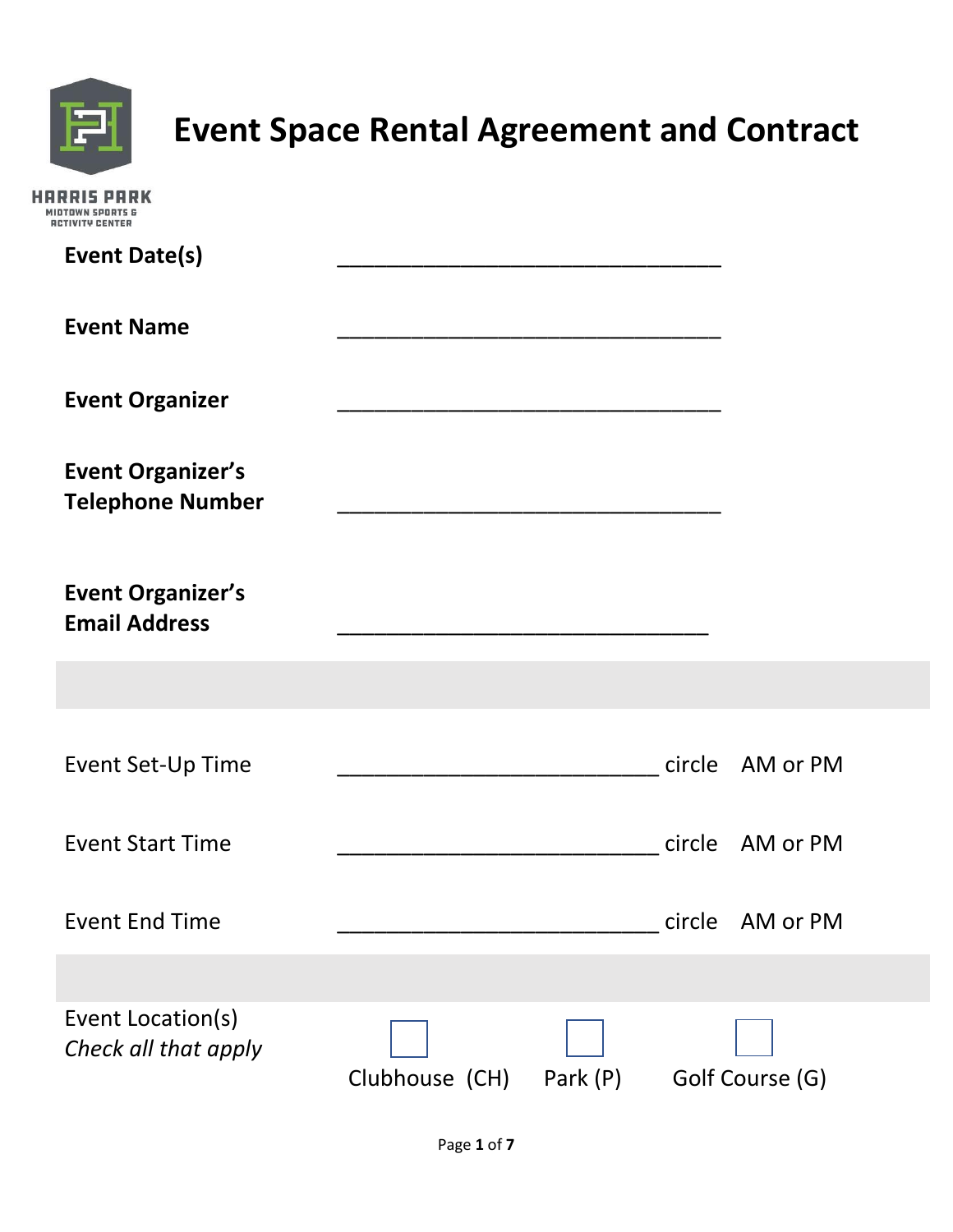

# **Event Space Rental Agreement and Contract Clubhouse**

### **Rules:**

- The Clubhouse capacity maximum is 45 (forty-five) occupants
- No pets are permitted inside or outside of the property
- No smoking, vaping, or illegal drugs are permitted inside or outside of the property
- No parking on the golf course side driveway
- No flammable objects are allowed (i.e., candles, fire displays)

| Refundable<br><b>Incidental Deposit</b> | 200.00                                                                         | This deposit will cover any incidental damages. The deposit will be<br>returned after event cleanup and successful walkthrough                                                                                 |                                      |
|-----------------------------------------|--------------------------------------------------------------------------------|----------------------------------------------------------------------------------------------------------------------------------------------------------------------------------------------------------------|--------------------------------------|
|                                         |                                                                                |                                                                                                                                                                                                                |                                      |
| <b>Rental Fee Options</b>               | Full Day Weekday: Monday - Thursday<br>Full Day Weekend: Friday - Sunday       | Full Day Rental - 6 or more hours (includes setup/cleanup time)<br>Half Day Rental - 5 hours or less (includes setup/cleanup time)<br>Half Day Weekday: Monday – Thursday<br>Half Day Weekend: Friday - Sunday | 400.00<br>500.00<br>200.00<br>300.00 |
|                                         |                                                                                |                                                                                                                                                                                                                |                                      |
| <b>Rental includes</b>                  | <b>Full Kitchen</b><br>10 6 ft tables/40 folding chairs                        | 255' TV's w/HDMI access for TV presentation display                                                                                                                                                            |                                      |
|                                         |                                                                                |                                                                                                                                                                                                                |                                      |
| <b>Rental Add-ons</b>                   | <b>Black linen tablecloths</b><br>Event onsite assistant<br>Security personnel | 5.00 each <b>S</b><br>10.00/hour<br>15.00/hour                                                                                                                                                                 | (Total)<br>(Total)<br>(Total)        |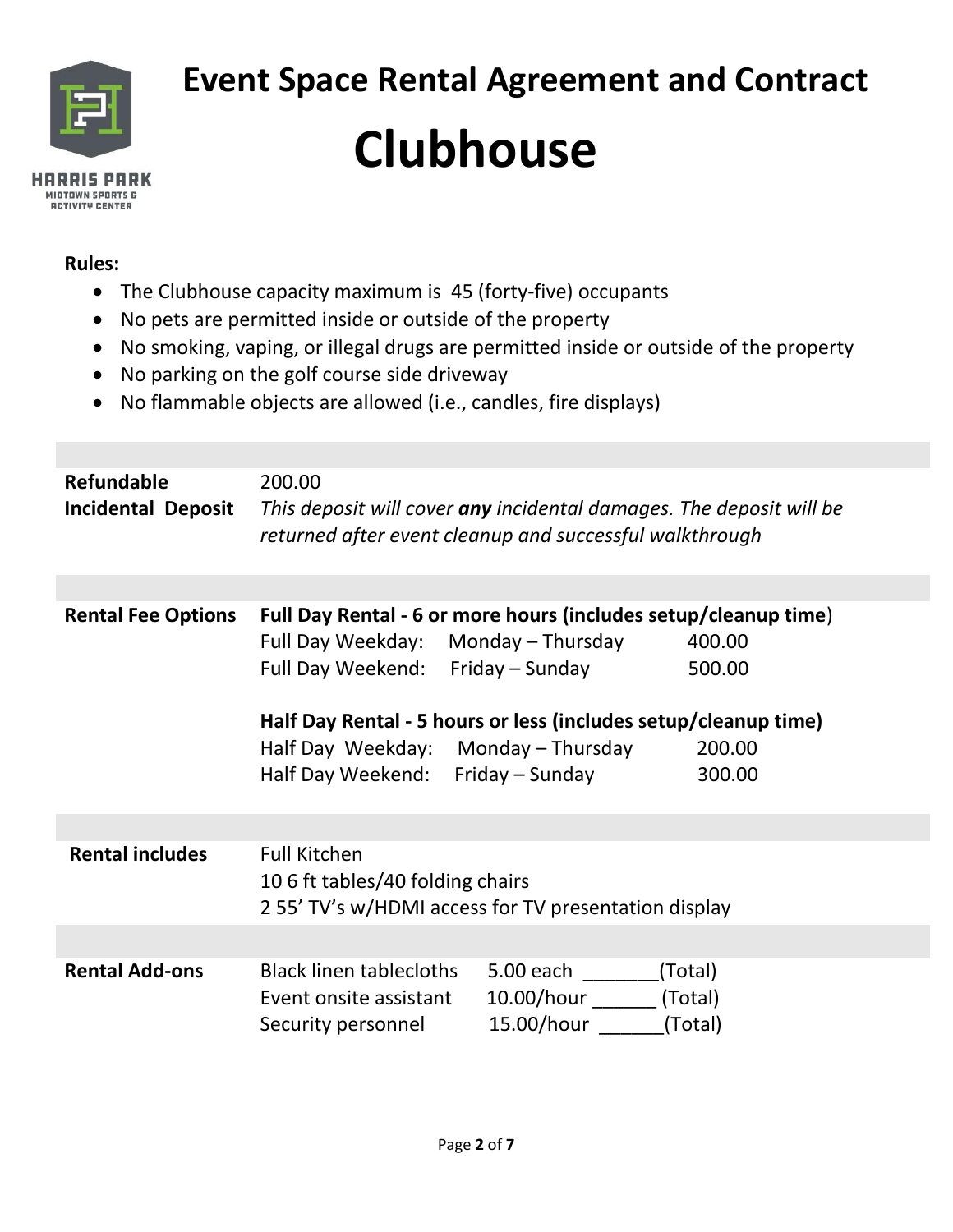

## **Event Space Rental Agreement and Contract**

## **Park**

#### **Rules:**

- No pets are permitted in the park area
- No smoking, vaping, or illegal drugs in the park area
- No parking on the park grounds
- No flammable objects are allowed (i.e., candles, fire displays)

| <b>Refundable Trash Deposit</b> | 150.00                                                                                                                                                                                                                                                        |
|---------------------------------|---------------------------------------------------------------------------------------------------------------------------------------------------------------------------------------------------------------------------------------------------------------|
|                                 | This deposit will be returned if all trash is picked/removed<br><i>immediately after event</i>                                                                                                                                                                |
|                                 |                                                                                                                                                                                                                                                               |
| <b>Rental Fee</b>               | 150.00                                                                                                                                                                                                                                                        |
|                                 |                                                                                                                                                                                                                                                               |
| <b>Rental includes</b>          | <b>Basketball Court</b><br>Walking trail<br>Kids playground area<br>6 (six) picnic tables<br>Miniature golf course                                                                                                                                            |
|                                 |                                                                                                                                                                                                                                                               |
| <b>Rental Add-ons</b>           | DJ equipment 75.00/3 hours<br>Total<br>10 Tables/40 chairs<br>100.00<br>Total<br>5 Tables/20 chairs<br>50.00<br>Total<br>Wayne Street closure (permit) 30.00 Total<br>Event onsite assistant 10.00/hour<br>Total<br>15.00/hour<br>Total<br>Security personnel |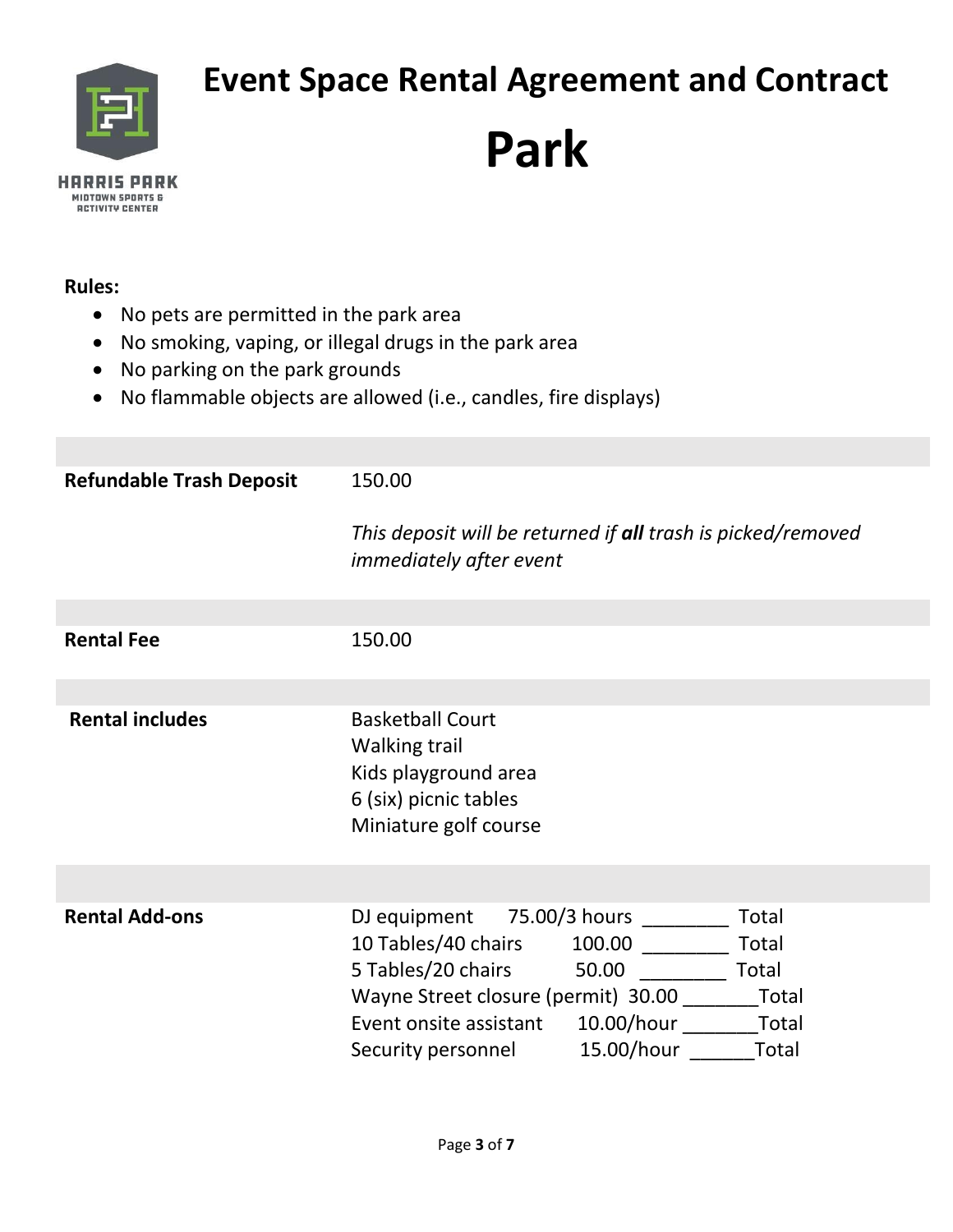

 **Event Space Rental Agreement and Contract** 

# **All Access Facility**

#### **Rules:**

- No pets are permitted on any of Harris Park facilities
- No smoking, vaping, or illegal drugs are permitted on any Harris Park facilities
- No parking allowed in the driveway area or grass area
- No flammable objects are allowed (i.e., candles, fire displays)

| <b>Refundable</b><br>Incidental &<br><b>Trash Deposits</b> | 200.00<br>This deposit will cover incidental damages. The deposit will be returned after<br>event cleanup and successful walkthrough<br>150.00<br>This deposit will be returned if all trash is picked/removed immediately after event                                                                                                                                          |
|------------------------------------------------------------|---------------------------------------------------------------------------------------------------------------------------------------------------------------------------------------------------------------------------------------------------------------------------------------------------------------------------------------------------------------------------------|
| <b>Rental Fee</b>                                          | 5000.00                                                                                                                                                                                                                                                                                                                                                                         |
|                                                            | Rental includes Private Golf Course experience<br><b>Clubhouse Amenities:</b><br><b>Full Kitchen</b><br>10 6 ft tables/40 folding chairs<br>2 55' TV's w/HDMI access for TV presentation display<br><b>Park Amenities:</b><br><b>Basketball Court</b><br><b>Walking trail</b><br>Kids playground area<br>6 (six) picnic tables<br>Miniature golf course<br>Wayne Street closure |
| <b>Rental Add-ons</b>                                      | DJ equipment<br>75.00/3 hours<br>Total<br><b>Black linen tablecloths</b><br>Total<br>5.00 each based on the season of the season of the season of the season of the season of the season of the seas<br>10.00/hour Total<br>Event onsite assistant<br>15.00/hour ______<br>Total<br>Security personnel                                                                          |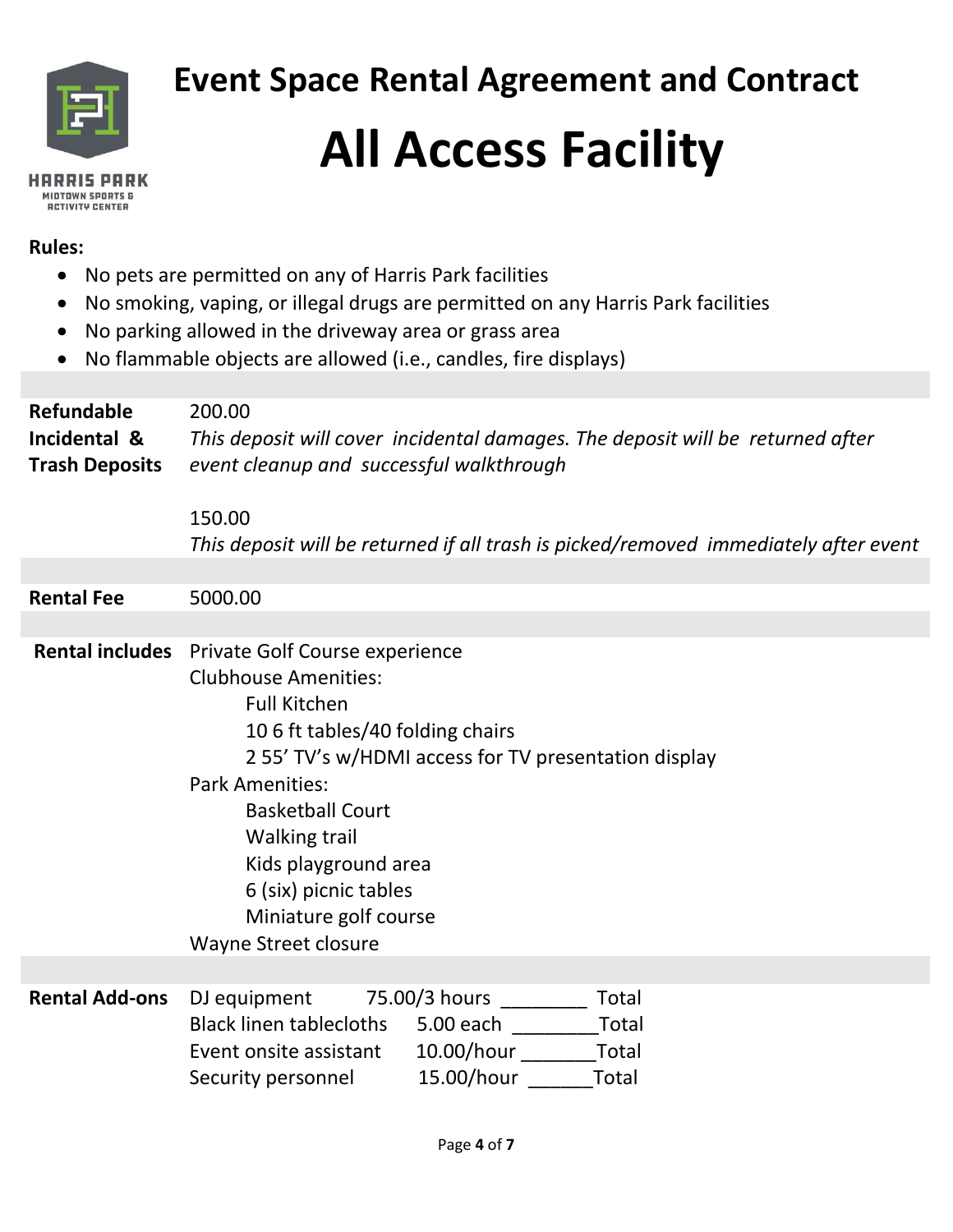

### **Rules:**

- No pets are permitted on any of Harris Park facilities
- No smoking, vaping, or illegal drugs are permitted on any Harris Park facilities
- No parking allowed in the driveway area or grass area
- No flammable objects are allowed (i.e., candles, fire displays)

**Refundable Deposits** 200.00 - *This deposit will cover clubhouse incidental damages. The deposit will be returned after the event cleanup and successful walkthrough*  150.00 *park trash removal* -*This deposit will be returned if all trash is picked/removed immediately after event* **Rental Fees** Weekday: Monday – Thursday 500.00 Weekend: Friday – Sunday 600.00 **Rental includes** Clubhouse Amenities: Full Kitchen 10 6 ft tables/40 folding chairs 2 55' TV's w/HDMI access for TV presentation display Park Amenities: Basketball Court Walking trail Kids playground area 6 (six) picnic tables Miniature golf course **Rental Add-ons** DJ equipment 75.00/3 hours Total Black linen tablecloths 5.00 each Total Event onsite assistant 10.00/hour Total Security personnel 15.00/hour Total Wayne Street closure (permit) 30.00 Total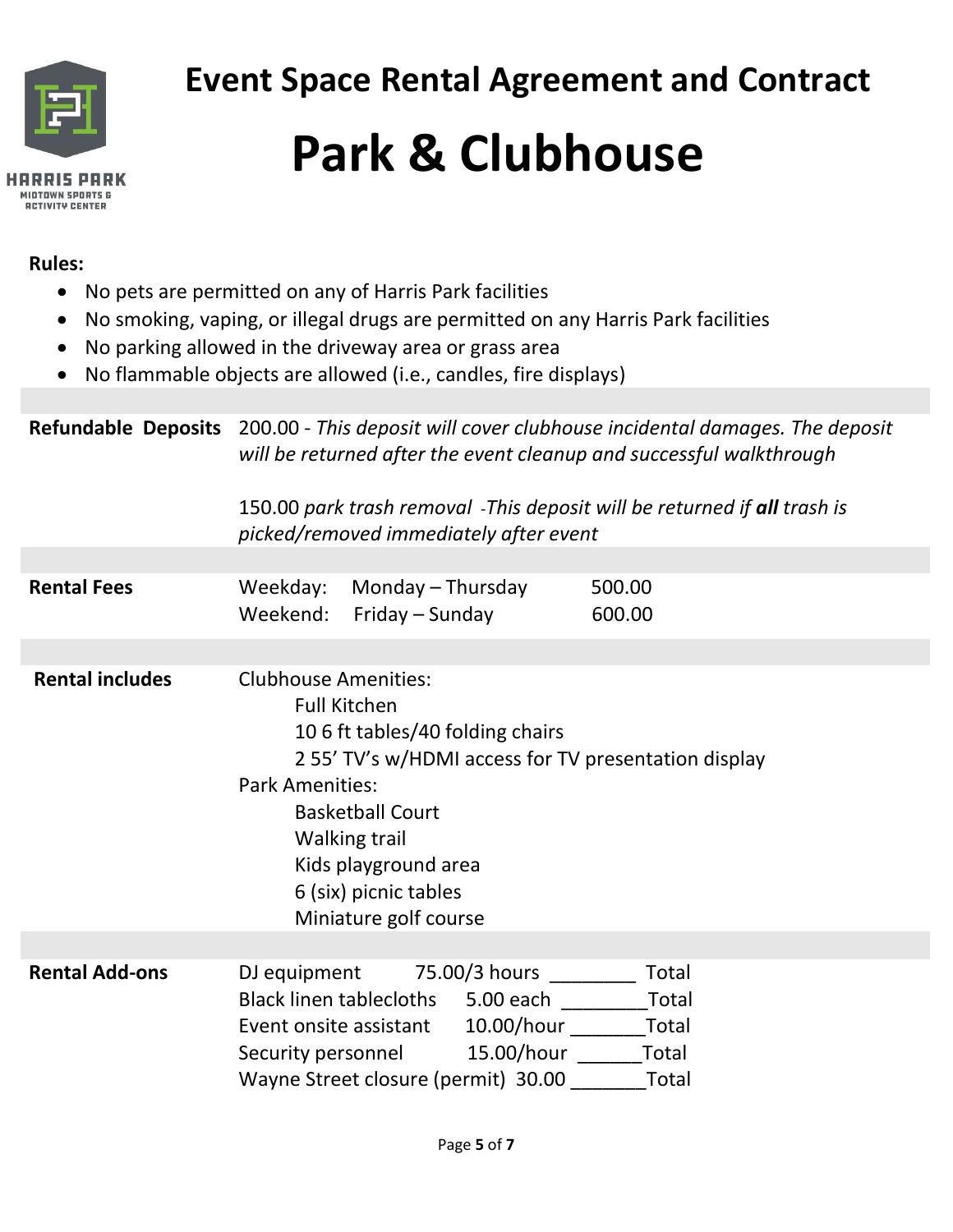**TERMS AND CONDITIONS:** The undersigned hereby makes application to the Harris Park Midtown Sports and Activity Center for use of Harris Park and certifies that the information in the application is correct. The undersigned agrees to exercise the utmost care in the use of Harris Park, the surrounding property, and to hold Harris Park, its officers, employees, and agents, harmless from all damages, liabilities, injuries or losses to persons or property resulting from use of the facilities. The applicant agrees to adhere to all rules and regulations on this form and in the rental guidelines.

**Zero Tolerance Policy:** Harris Park has a zero-tolerance policy regarding violence, weapons (registered for concealment or otherwise). No fighting or other altercations will be tolerated. In the event of violence, the event will be cancelled immediately, the police will be contacted and no refund for any services will be given. By initialing this line, you agree to the above terms in regards to the Harris Park Zero Tolerance Policy. Any organization damaging or destroying Harris Park property will be held responsible for repairs or replacement. In the event of damages or cleaning being required, applicant will accept the Harris Park estimate of the amount incurred.

### **Please initial \_\_\_\_\_\_\_\_\_\_**

**Cancellations:** Rental fees are non-refundable. Upon cancellation of a reserved Event Date and/or Event Time no less than one (1) week prior to the event, Harris Park shall refund any tendered fees such as trash deposit, DJ rental fee, etc. to Renter within thirty (30) days of such notice of cancellation. **Bad weather:** In the event of bad weather rain, snow or 60% or more reported precipitation Renter must contact Harris Park no less than three (3) hours prior to the event in order to receive a full refund on tendered fees other than the non-refundable reservation fee. The completed facility rental agreement with a **non-refundable rental fee of \$150.00** and a **trash deposit of \$150.00** (refundable if groups leave the grounds in a clean and satisfactory condition) are required before the premises may be reserved. A new application must be filed each calendar year for reoccurring annual events. Applicants must provide adequate chaperons, as determined by Harris Park, for any function that is attended by any person under the age of 18 years. If liquor is served, the applicant may need to obtain a permit or license from the State of Missouri Liquor Control Board.

### **Please initial \_\_\_\_\_\_\_\_\_\_**

**CLEANING PROCEDURES:** In order to receive the \$150.00 trash deposit back in full, groups are responsible to clean and leave the premises in the same condition as when it arrived. All cleaning must be done immediately after the event. The cost of any cleaning or repairs required by the Harris Park will be charged to the organization/applicant.

**EMERGENCY PROCEDURE:** The Harris Park facility is owned and maintained by the Harris